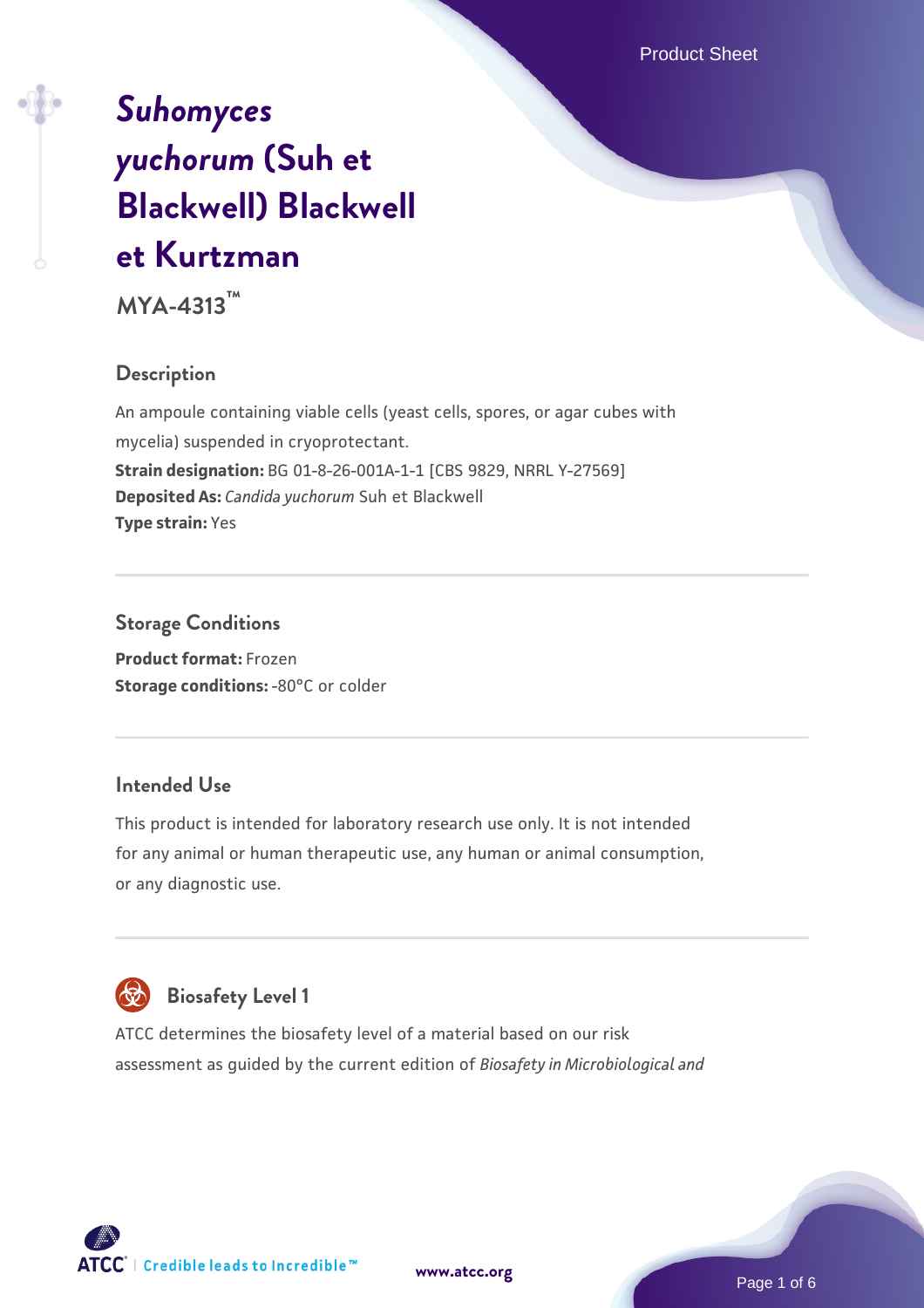#### **MYA-4313**

*Biomedical Laboratories (BMBL)*, U.S. Department of Health and Human Services. It is your responsibility to understand the hazards associated with the material per your organization's policies and procedures as well as any other applicable regulations as enforced by your local or national agencies.

ATCC highly recommends that appropriate personal protective equipment is always used when handling vials. For cultures that require storage in liquid nitrogen, it is important to note that some vials may leak when submersed in liquid nitrogen and will slowly fill with liquid nitrogen. Upon thawing, the conversion of the liquid nitrogen back to its gas phase may result in the vial exploding or blowing off its cap with dangerous force creating flying debris. Unless necessary, ATCC recommends that these cultures be stored in the vapor phase of liquid nitrogen rather than submersed in liquid nitrogen.

## **Certificate of Analysis**

For batch-specific test results, refer to the applicable certificate of analysis that can be found at www.atcc.org.

#### **Growth Conditions**

**Medium:**  [ATCC Medium 28: Emmons' modification of Sabouraud's agar/broth](https://www.atcc.org/-/media/product-assets/documents/microbial-media-formulations/2/8/atcc-medium-28.pdf?rev=0da0c58cc2a343eeae735016b70809bb) [ATCC Medium 200: YM agar or YM broth](https://www.atcc.org/-/media/product-assets/documents/microbial-media-formulations/2/0/0/atcc-medium-200.pdf?rev=ac40fd74dc13433a809367b0b9da30fc) [ATCC Medium 1245: YEPD](https://www.atcc.org/-/media/product-assets/documents/microbial-media-formulations/1/2/4/5/atcc-medium-1245.pdf?rev=705ca55d1b6f490a808a965d5c072196) **Temperature:** 24-26°C **Atmosphere:** Aerobic



**[www.atcc.org](http://www.atcc.org)**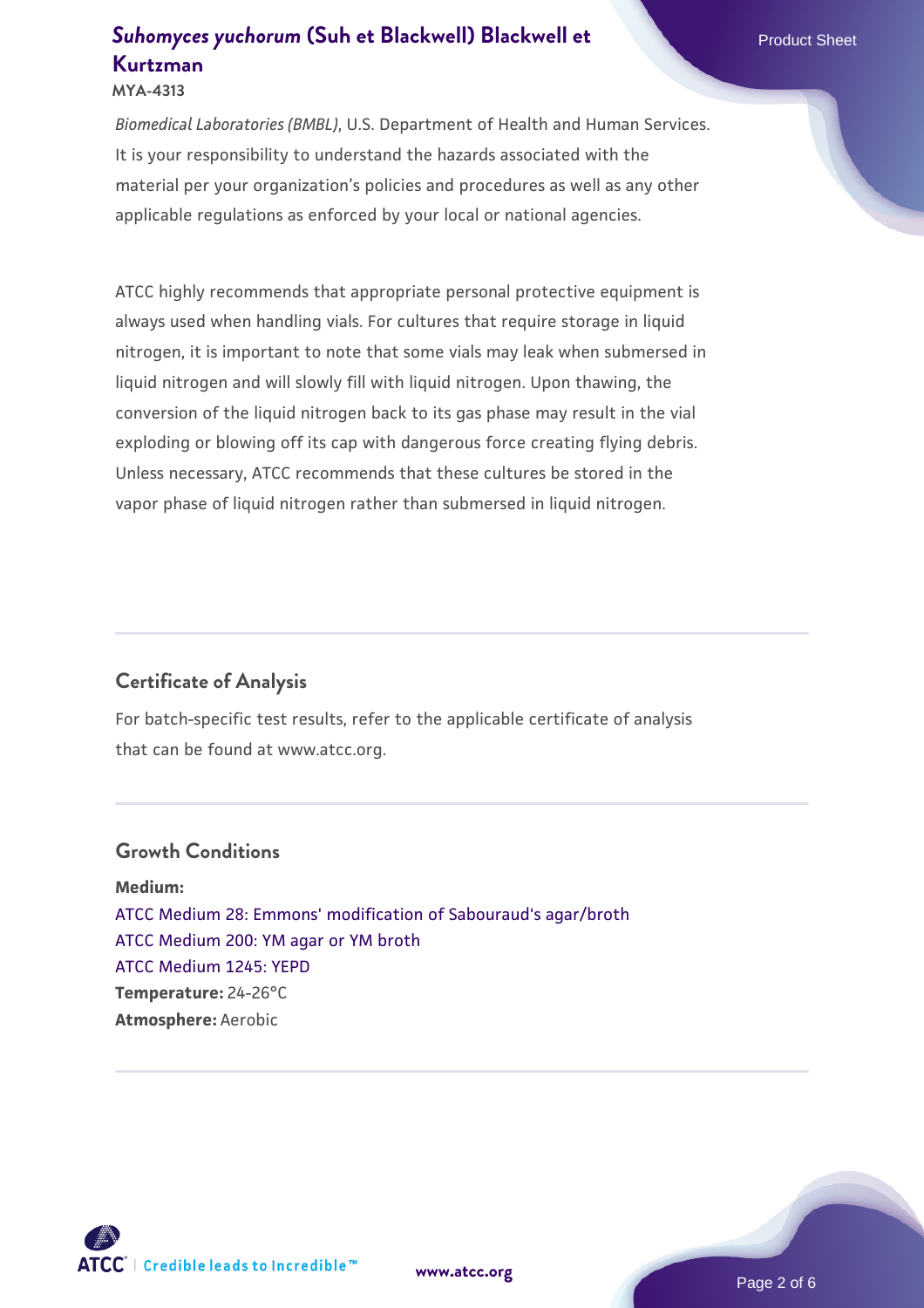**MYA-4313**

#### **Handling Procedures**

**Frozen ampoules** packed in dry ice should either be thawed immediately or stored in liquid nitrogen. If liquid nitrogen storage facilities are not available, frozen ampoules may be stored at or below -70°C for approximately one week. **Do not under any circumstance store frozen ampoules at refrigerator freezer temperatures (generally -20°C).** Storage of frozen material at this temperature will result in the death of the culture.

- 1. To thaw a frozen ampoule, place in a **25°C to 30°C** water bath, until just thawed (**approximately 5 minutes**). Immerse the ampoule just sufficient to cover the frozen material. Do not agitate the ampoule.
- 2. Immediately after thawing, wipe down ampoule with 70% ethanol and aseptically transfer at least 50 µL (or 2-3 agar cubes) of the content onto a plate or broth with medium recommended.
- Incubate the inoculum/strain at the temperature and conditions 3. recommended. Inspect for growth of the inoculum/strain regularly. The sign of viability is noticeable typically after 1-2 days of incubation. However, the time necessary for significant growth will vary from strain to strain.

#### **Notes**

Additional information on this culture is available on the ATCC® web site at www.atcc.org.

#### **Material Citation**

If use of this material results in a scientific publication, please cite the material in the following manner: *Suhomyces yuchorum* (Suh et Blackwell) Blackwell et Kurtzman (ATCC MYA-4313)

#### **References**



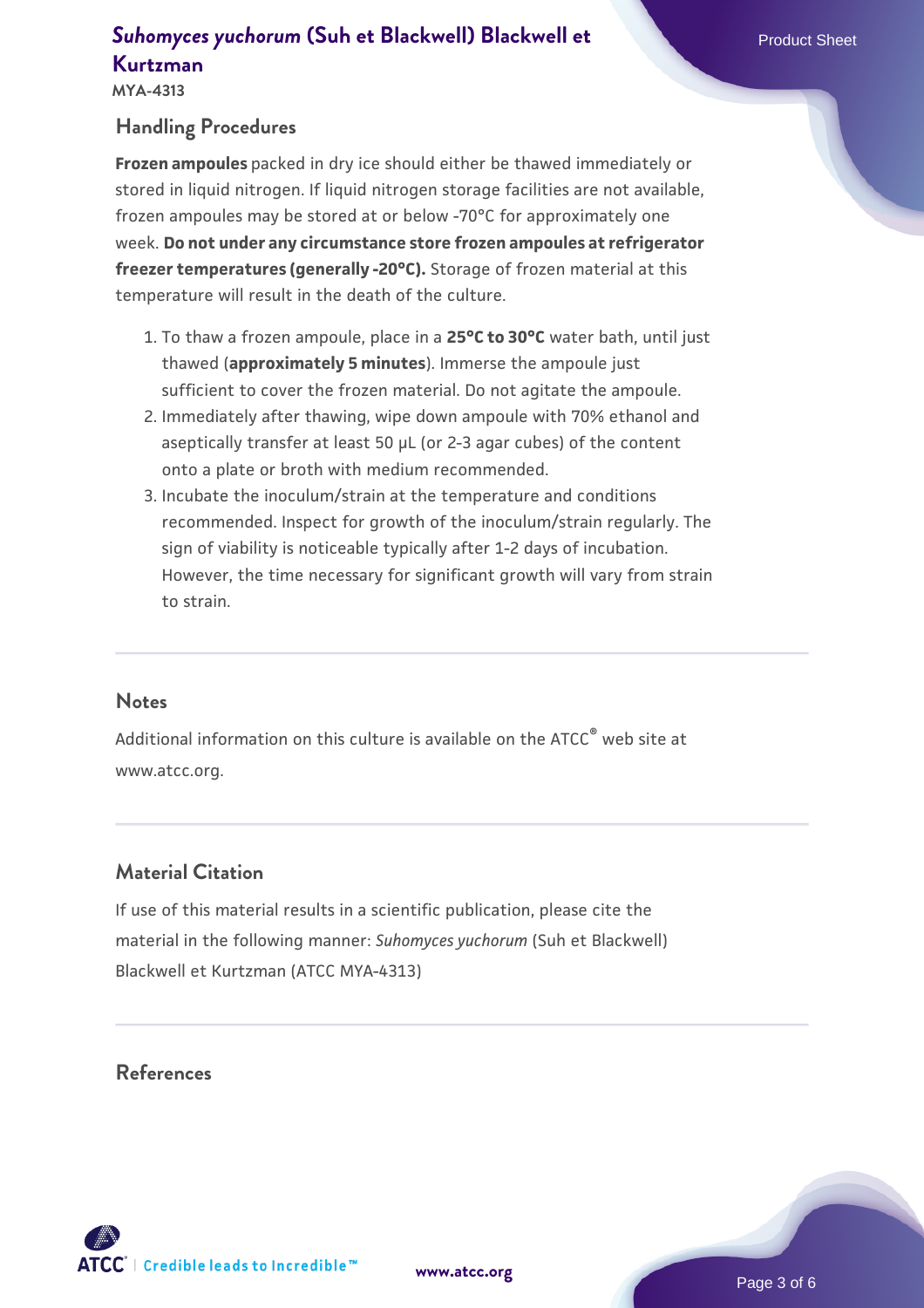#### **MYA-4313**

References and other information relating to this material are available at www.atcc.org.

#### **Warranty**

The product is provided 'AS IS' and the viability of ATCC® products is warranted for 30 days from the date of shipment, provided that the customer has stored and handled the product according to the information included on the product information sheet, website, and Certificate of Analysis. For living cultures, ATCC lists the media formulation and reagents that have been found to be effective for the product. While other unspecified media and reagents may also produce satisfactory results, a change in the ATCC and/or depositor-recommended protocols may affect the recovery, growth, and/or function of the product. If an alternative medium formulation or reagent is used, the ATCC warranty for viability is no longer valid. Except as expressly set forth herein, no other warranties of any kind are provided, express or implied, including, but not limited to, any implied warranties of merchantability, fitness for a particular purpose, manufacture according to cGMP standards, typicality, safety, accuracy, and/or noninfringement.

#### **Disclaimers**

This product is intended for laboratory research use only. It is not intended for any animal or human therapeutic use, any human or animal consumption, or any diagnostic use. Any proposed commercial use is prohibited without a license from ATCC.

While ATCC uses reasonable efforts to include accurate and up-to-date information on this product sheet, ATCC makes no warranties or representations as to its accuracy. Citations from scientific literature and patents are provided for informational purposes only. ATCC does not warrant

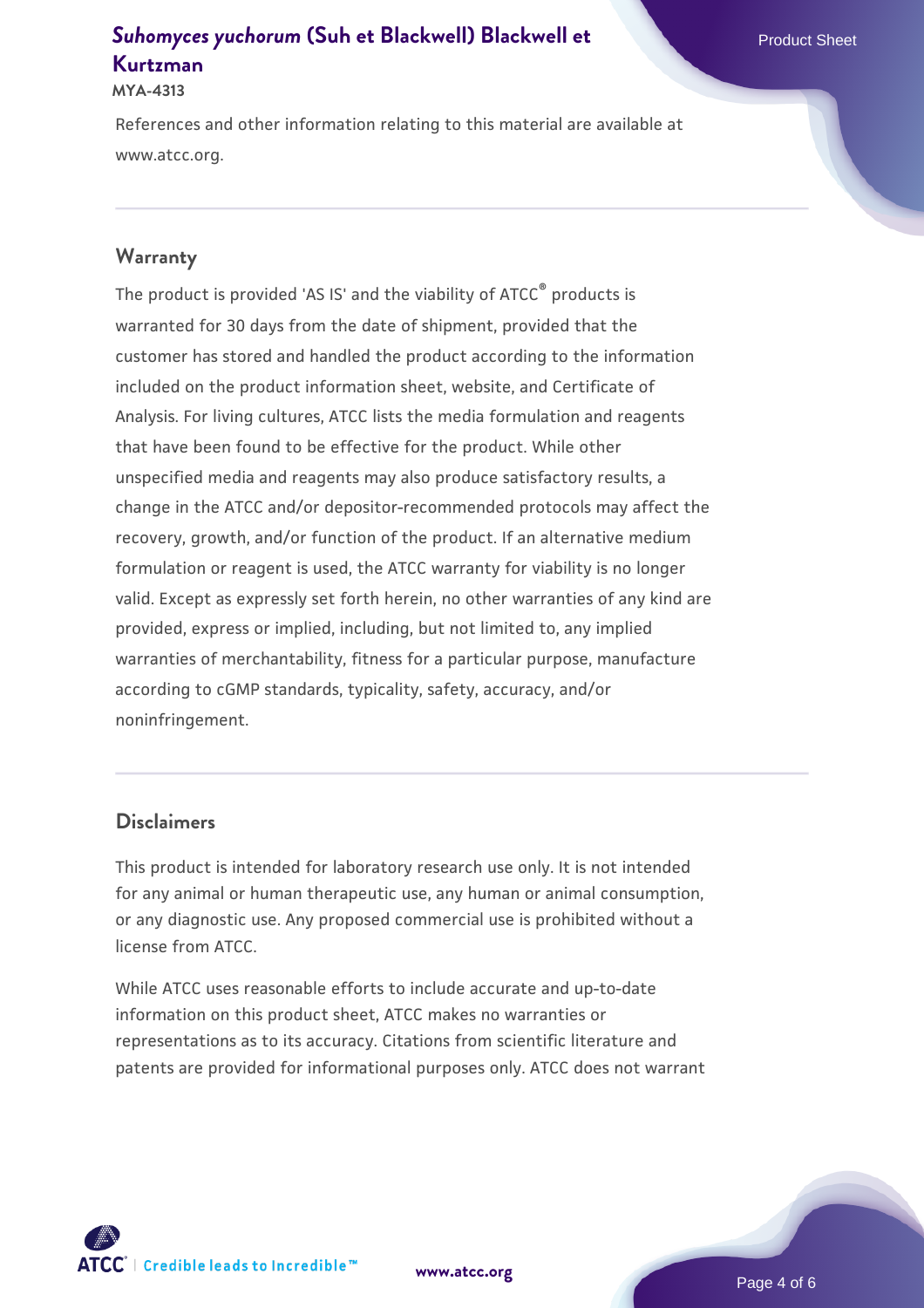**MYA-4313**

that such information has been confirmed to be accurate or complete and the customer bears the sole responsibility of confirming the accuracy and completeness of any such information.

This product is sent on the condition that the customer is responsible for and assumes all risk and responsibility in connection with the receipt, handling, storage, disposal, and use of the ATCC product including without limitation taking all appropriate safety and handling precautions to minimize health or environmental risk. As a condition of receiving the material, the customer agrees that any activity undertaken with the ATCC product and any progeny or modifications will be conducted in compliance with all applicable laws, regulations, and guidelines. This product is provided 'AS IS' with no representations or warranties whatsoever except as expressly set forth herein and in no event shall ATCC, its parents, subsidiaries, directors, officers, agents, employees, assigns, successors, and affiliates be liable for indirect, special, incidental, or consequential damages of any kind in connection with or arising out of the customer's use of the product. While reasonable effort is made to ensure authenticity and reliability of materials on deposit, ATCC is not liable for damages arising from the misidentification or misrepresentation of such materials.

Please see the material transfer agreement (MTA) for further details regarding the use of this product. The MTA is available at www.atcc.org.

## **Copyright and Trademark Information**

© ATCC 2021. All rights reserved. ATCC is a registered trademark of the American Type Culture Collection.

#### **Revision**

This information on this document was last updated on 2021-05-20

#### **Contact Information**



**[www.atcc.org](http://www.atcc.org)**